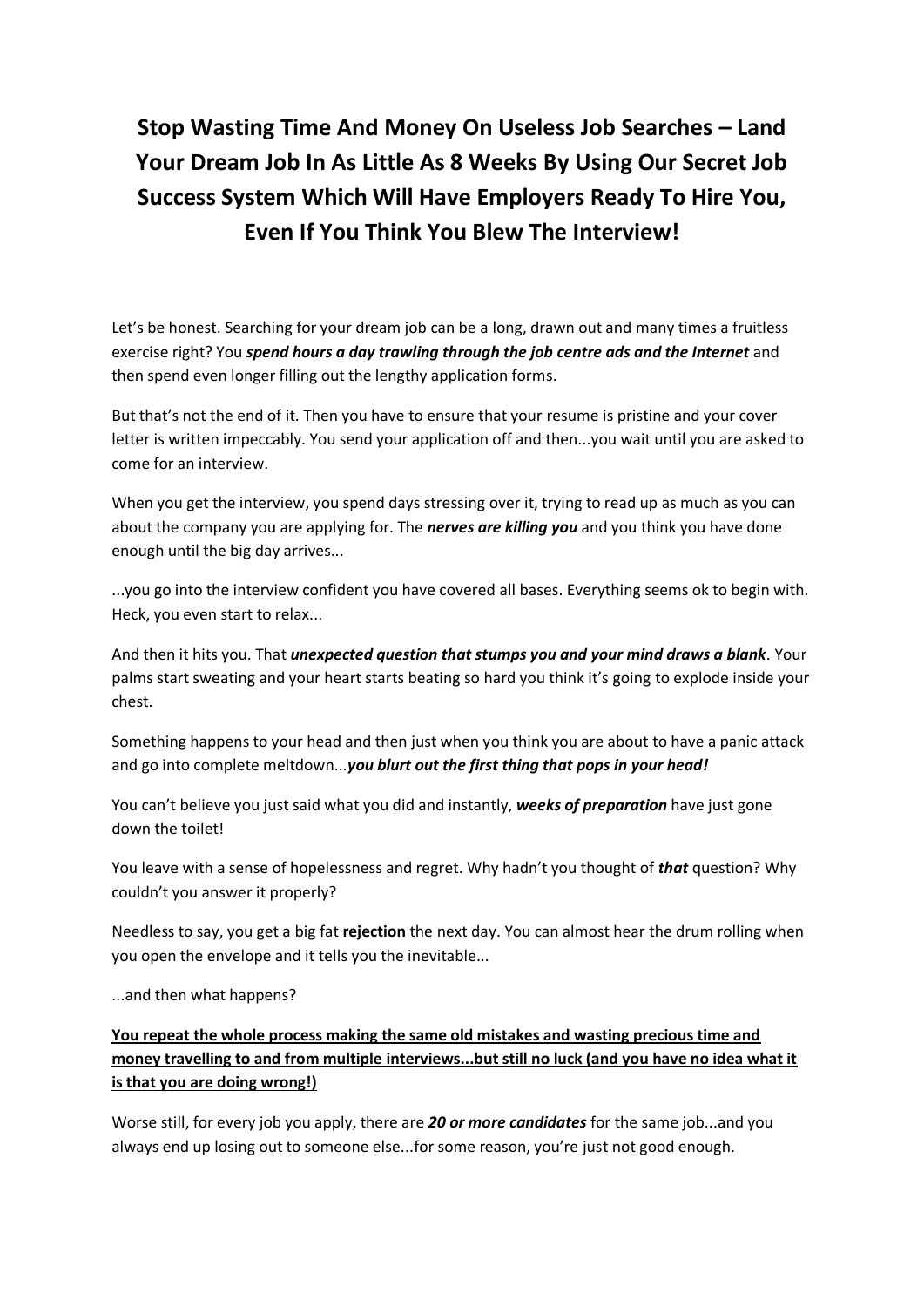#### *Sound familiar?*

This is the reality that most job seekers out of university or those looking for office jobs face...endless interviews and an endless stream of rejections!

But, *it's not your fault* that this is happening! No!

Think about it like this...

### **Unemployment Is At an All Time High...**

It's true! The recent recession has meant that *jobs are few and far between* and for each job there are more than 20 candidates!

Last year in the UK alone, over 300,000 people graduated – that's a lot of graduates, and that's a lot of people looking for work. Think about your area of expertise.

Let's just say you are in the IT sector...

...The likelihood is that you are **competing against every other IT graduate** not only in your city, but from the surrounding Cities also...that's a lot of people scouting for the same jobs as you!

So what can be done about the situation at hand? How are you going to set yourself apart from the others? How are you going to stand out from the crowd?

If like thousands of other job hunters out there, you are *struggling to find the right job,* then you need to read on because I have some great news which will help ease your worries and help you not only focus your energy on your dream job – but land it too!

Because, as I am about to reveal, you have no need to fear stronger candidates than yourself who *you think* are more than likely to **snatch** your dream job from under your nose...

Even if your diary is packed with interviews, it's no guarantee that you will get a job. And assessment centres? Forget them! But, as you will see in a few moments, there are some little known tricks which can virtually turn an interview into a firm job offer with just a little preparation on your part!

The endless trips to the job centre, the careers fairs and the interviews themselves can be costly, and when you do it repeatedly...**it all adds up**. At a time when you have no money or very little of it, you seem to be spending it all on travelling to and from interviews...a sorry situation which can easily be changed with a little secret know-how.

You see, repeating these activities day in, day out is demoralising when you keep getting rejections but, it does NOT have to be this way!

The sad fact is, most people will land jobs they have to do, rather than want to do because money is a necessity and so is paying off your debts and your mortgage.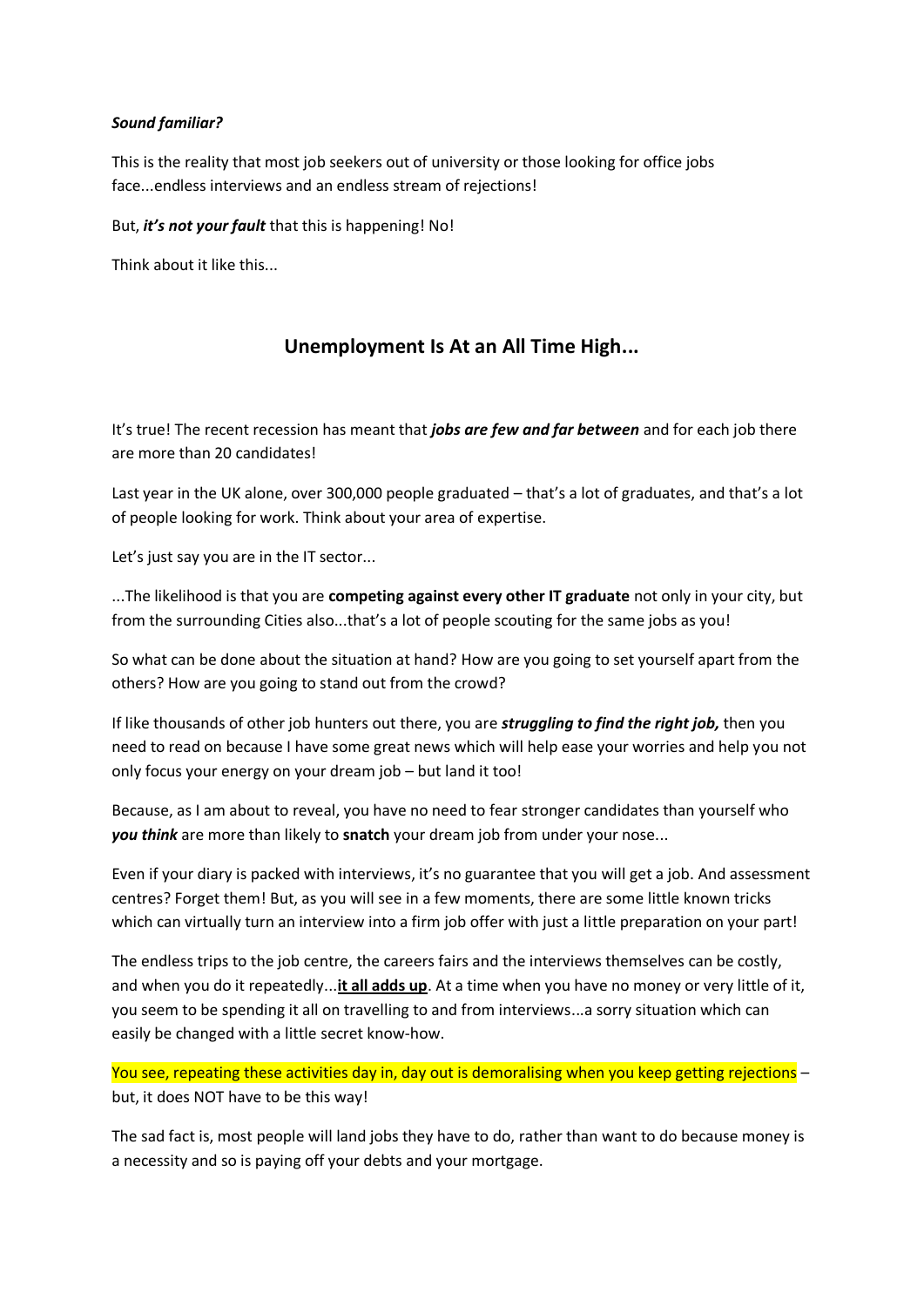How many people do you know sticking it out in *jobs they hate* because that's all they have and that's all they can get? But, as I am about to show you, this doesn't have to be the case.

Not only can you land a good job, but with a little preparation, you can **easily** land your dream job!

You don't have to be one of those millions of people stuck in a dead-end job looking for a way out, nor do you need to turn up at the office each day **dreading the day ahead** and wondering how on earth you are going to get through the day!

Maybe you are stuck in a low paying job and an internal position comes up and you decide you are going to go for it...only for a dozen or so of your colleagues to also go for it...

And the inevitable happens...*you lose out to one of your mates.*

But, as you will see in a moment, your situation really doesn't have to be this way...because the first thing you need to do is identify...

# **...The Real Reason Why Your Situation Has Not Changed...**

You're worried you are going to be stuck on this never-ending treadmill of either no job or a boring job...and you are doing nothing about it because you:

- *Lack the confidence* to try new things and new ways of landing your job
- Are not aware that there are *hidden jobs* waiting to be discovered which are never advertised
- Are too **demoralised** by the **endless rejections** you keep getting
- Are unable to explain **gaps** in your resume
- Get stumped by particular questions during an interview
- Have a resume which is not performing well and selling you in the best possible light
- Are *struggling with your cover letters* to tailor them to each specific job
- Are finding the application forms intimidating and a chore to fill out
- *Lose it during the interview because of nerves* or because your mind goes blank
- Feel as if you know everything there is to know about job hunting and interviews (prepare to be astonished, because you are about to learn techniques that **very** few people know even exist)
- Are losing out to *better candidates* than you each time
- Are stuck in a dead end job because it's all you can get
- Aspire to do well in your chosen career but find the *opportunities for improving* are scarce
- Want a *better salary* but have no idea how to bring up the subject of salaries, or even negotiate a salary

If **any** of these apply to you, then **you need to listen carefully** to what I am about to tell you – because what I am about to reveal to you is going to blow you away...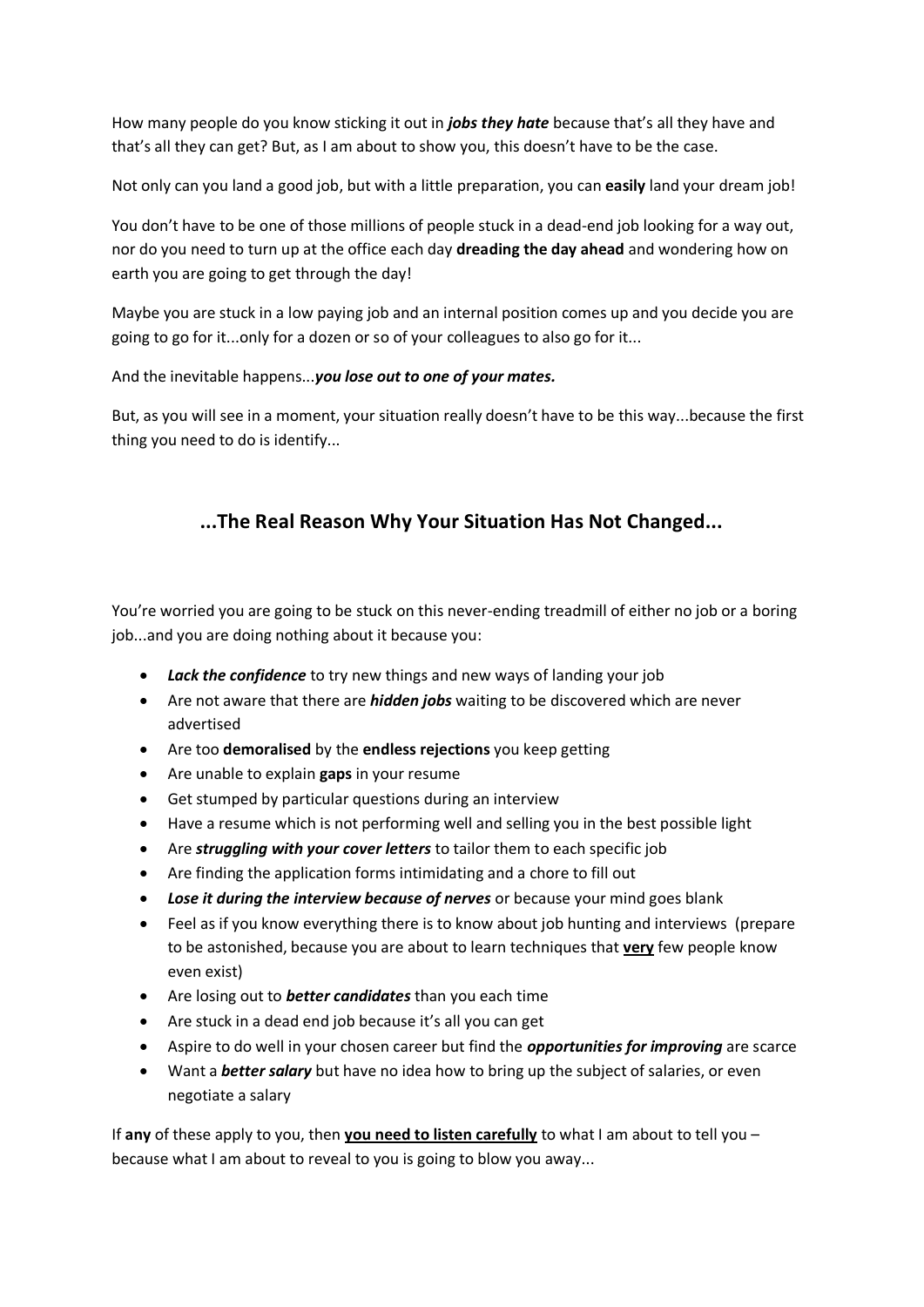### **Did You Know That 50% Of Jobs Are NEVER Advertised**

### **Through Traditional Media?**

What if I told you that competition for these hidden jobs was very little and that you would have a good chance of not only landing an interview, but *nailing the job* as well?

Wouldn't you like to bound out of bed in the morning knowing you are about to spend the day doing the *job you love* and are earning more than enough money to take care of all your personal and family needs?

How would you like to learn *secret guerrilla tactics* that could have employers literally crying out for you so that you would be spoilt for choice and would have not one, but several jobs to choose from?

What if you could command the type of **salary** that you thought would never be possible – what would that do for your life? A new car? A new home? A better life for your family?

What if you could laser-target your job search efforts so you only apply for jobs you want and not because you feel you have to? Think how much time and money that would save over the long run!

What if I told you that there was a way of pepping up your existing resume to make it even better and *totally irresistible to employers* so that they would be calling you in droves asking you to come for an interview?

What if you didn't have to spend a fortune on travelling to hundreds of interviews only to be rejected again?

What if you knew how to scout out the best jobs and *land an interview* for them?

How would you feel if you blew an interview and knew that all was not lost and that you could actually salvage your situation and land yourself the job in the process? What would **that** do for you?

Give you more confidence?

Allow you to work hard knowing it's a job you want rather than need?

Give you a **better life and a better salary** to boot?

How much would this information be worth to **YOU**? Knowing you can **stand out from the crowd** and influence your employers so that they see you in a positive light, even if you think you have interviewed badly so that you can **still** land the job of your dreams!

**It All Started Like This...**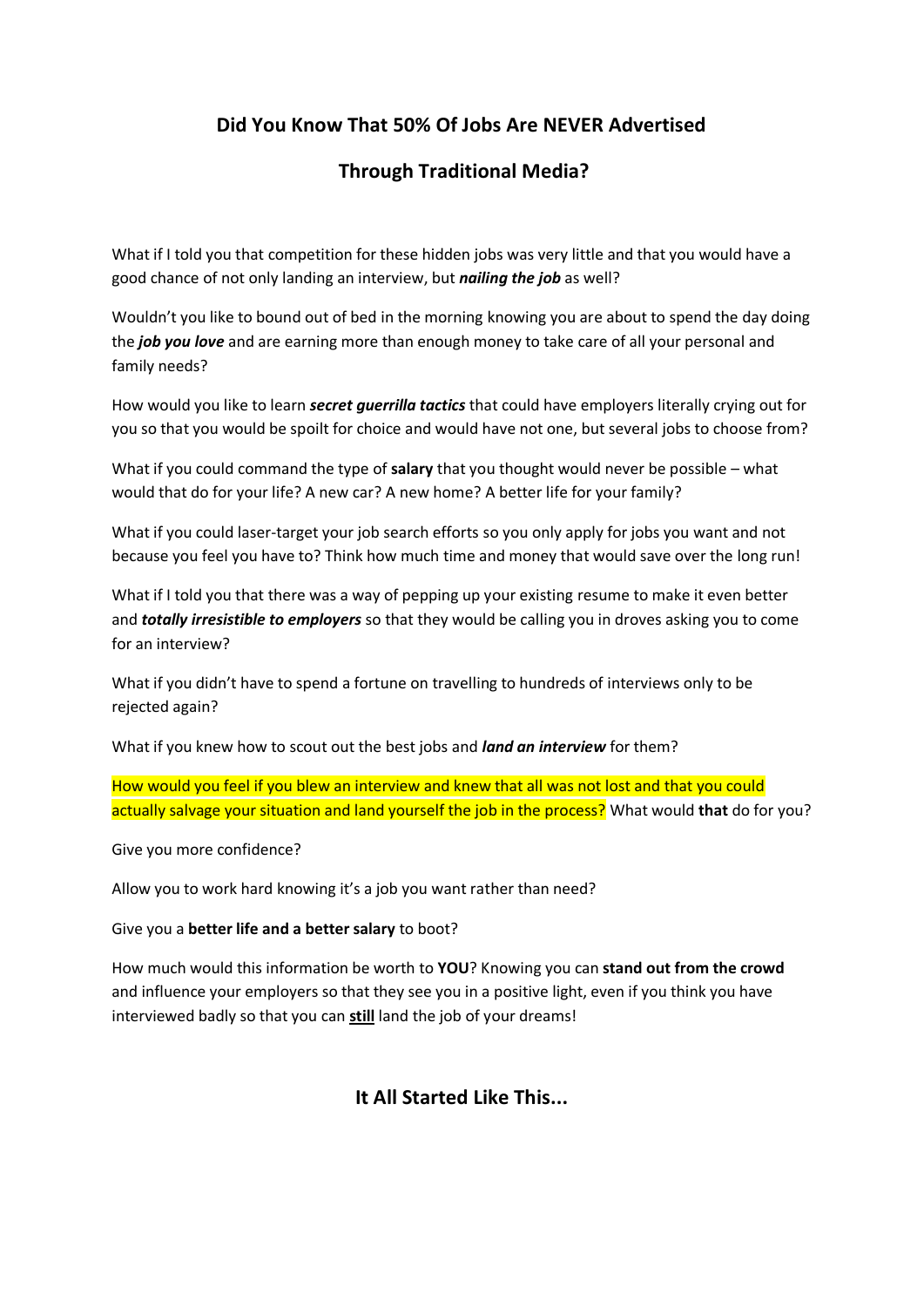Let me introduce myself. My name is Agustin Valecillos and for the last 5 years I have helped hundred of graduates and business people just like you to not only find and **prepare for their dream job, but land it with ease too.**

As a career coach, it's my job to ensure that candidates have *every weapon* at their disposal to help them nail their interviews and turn them into jobs in as little time as possible. I know firsthand what it is like to struggle looking for jobs when there are so few about and then get an interview and land job offers you want rather than need.

You see, I wanted to be an investment banker and knew that these jobs were rarer than diamonds. I needed to make sure that when an opportunity came about, that I was *more* than prepared.

I spent weeks researching and learning everything there was to learn about this highly-paid industry. I spent hours *perfecting my interview techniques and learning every trick in the book to enable me to nail my interviews each and every time.*

The result? The last time I was looking for a job, I **landed 8 interviews, of which 7 offered me a job!**

I became so successful at what I did that years later when I was approached by a career coach who wanted me to coach others on landing the perfect job for them, I immediately said yes!

The feedback I got from candidates was amazing. Even though I was helping people get into investment banking, the advice and help I provided was applicable to **any office job** out there – advice that was so trusted and valued that people would come back to me long *after* landing their perfect job so I could continue to coach them in their ongoing careers!

Now, I charge \$200 for an hour of my time for people to consult with me, and guess what? My diary is bursting with appointments for candidates, some of who have to wait weeks to get a consultation with me, just so that they can have an hour of my expertise!

When people started requesting a more affordable and immediate version of my services, I decided to put together my 5 years of career coaching experience into a system which would *help people just like you to land your ideal job* without having to take time out to come and see me or paying so much in consulting fees.

People who have benefited from my expertise have *come back to me repeatedly* throughout their careers and have used my services to help them progress to the next level. I am even more in demand today because of the current job climate and recession than I have ever been in my life.

My students have an excellent success rate – in fact, I have an amazing **98%** success rate and **have helped over 284 first-time failures land lucrative jobs** in the financial industry – an industry which is well-known for being difficult and ruthless to get into. The interviews for these types of jobs are some of the **hardest** interviews a person will ever have to go through.

Put it this way, I see resumes day in and day out in my job. I not only coach people like you, but also **help** in the hiring process – *I regularly interview candidates for highly paid* investment banker jobs and know what it takes to make it and succeed in this area.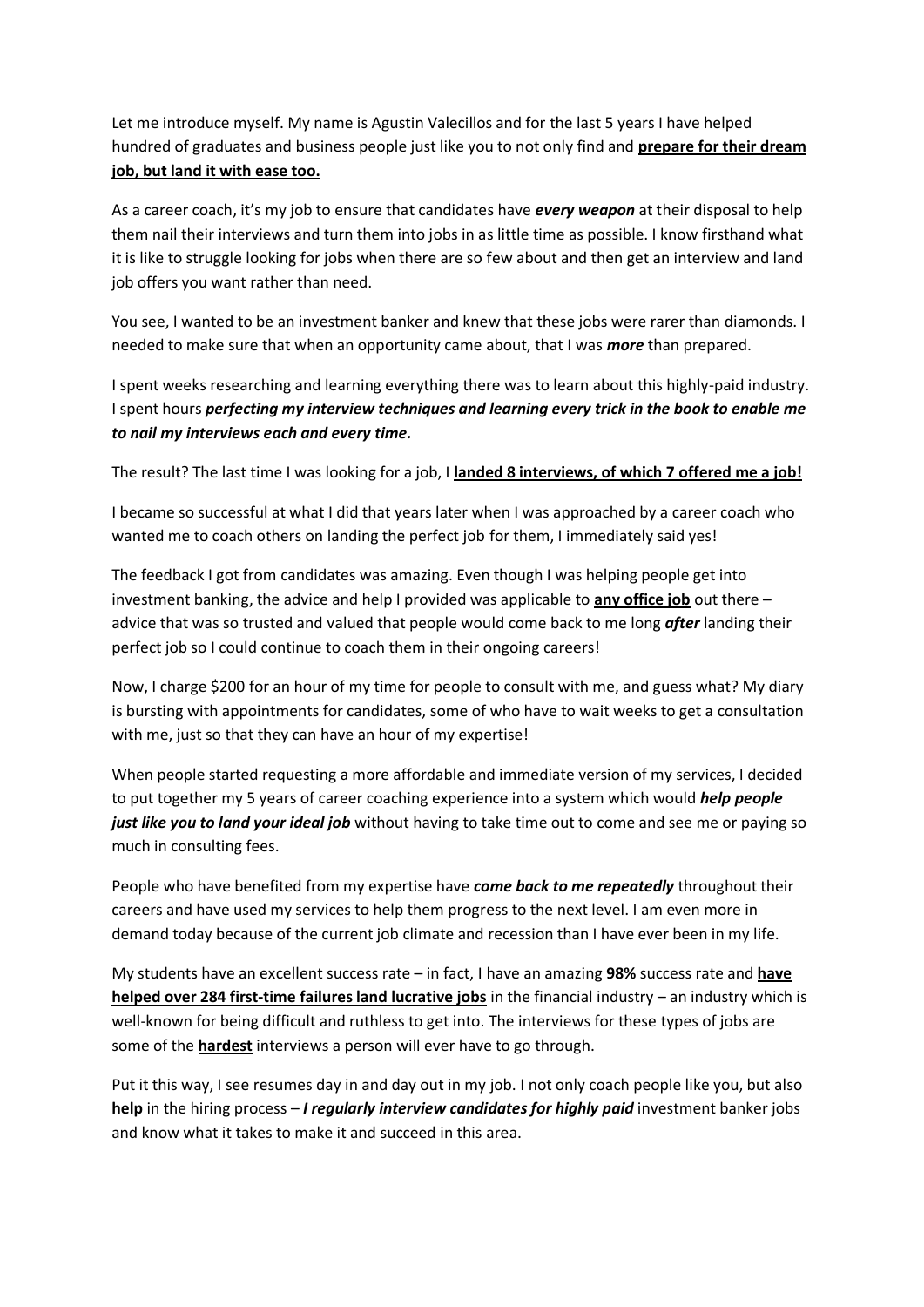If my candidates can excel in this field, any other fields would be *easy* to apply for. Don't think that you can only be helped if you are looking for financial based jobs. I can help *anyone* who is looking for an office based job and is:

- A graduate fresh out of University
- Someone who is applying for a *first time job*
- Someone who wants to leave their current job and apply elsewhere
- Someone who wants to apply for an internal job
- **Someone who doesn't have the** *skills or confidence* to attempt an interview
- Someone going for their dream job who doesn't want to *mess* it up
- Someone who has not done an interview for a while

# **Yes, You Too Can Land Your Perfect Job!**

You can quickly and easily land the job of your dreams by **working smarter rather than harder!** 

Put it this way, you could buy a traditional book on interviews, and although the information will be general, it **won't tell you the secrets of the real pros**. And in any case, you would need to buy separate books for how to create your resume and cover letter, as well as how to complete an application form.

None of the traditional books I have seen in bookshops will teach you *how to recover* after a bad interview. As my students tell me, the advice they are given by the books is to simply forget about it and concentrate on the next interview. Oh, and did I mention just how much time and money you would be spending to find out the kind of information already available at the local job centre?

You could surf the Internet and use the free information available here. But, there is a huge drawback to this. You could spend *days trawling through the information* but will **still** not learn how you can come back after a bad interview and land the job. Moreover, you will not learn how to really stand out and separate yourself from the other candidates.

You could use your local job centre, but the truth is, 50% of the **BEST** jobs out there are **never** advertised and a job centre will **never** teach you where to look. They too dish out the same old advice of how to tackle interviews *without* teaching you how to really get the attention of your future employer.

You could spend days at your local careers office and again, you will find the same problems as that of a job centre. *Do you really just want to be like everyone else?* 

Or how about visiting a careers fair and meeting potential employers first hand? But, unless you know about each and every company in-depth, you will be *just like the other thousands of graduates* who also attend these places. **You may as well just blend in and keep quiet!**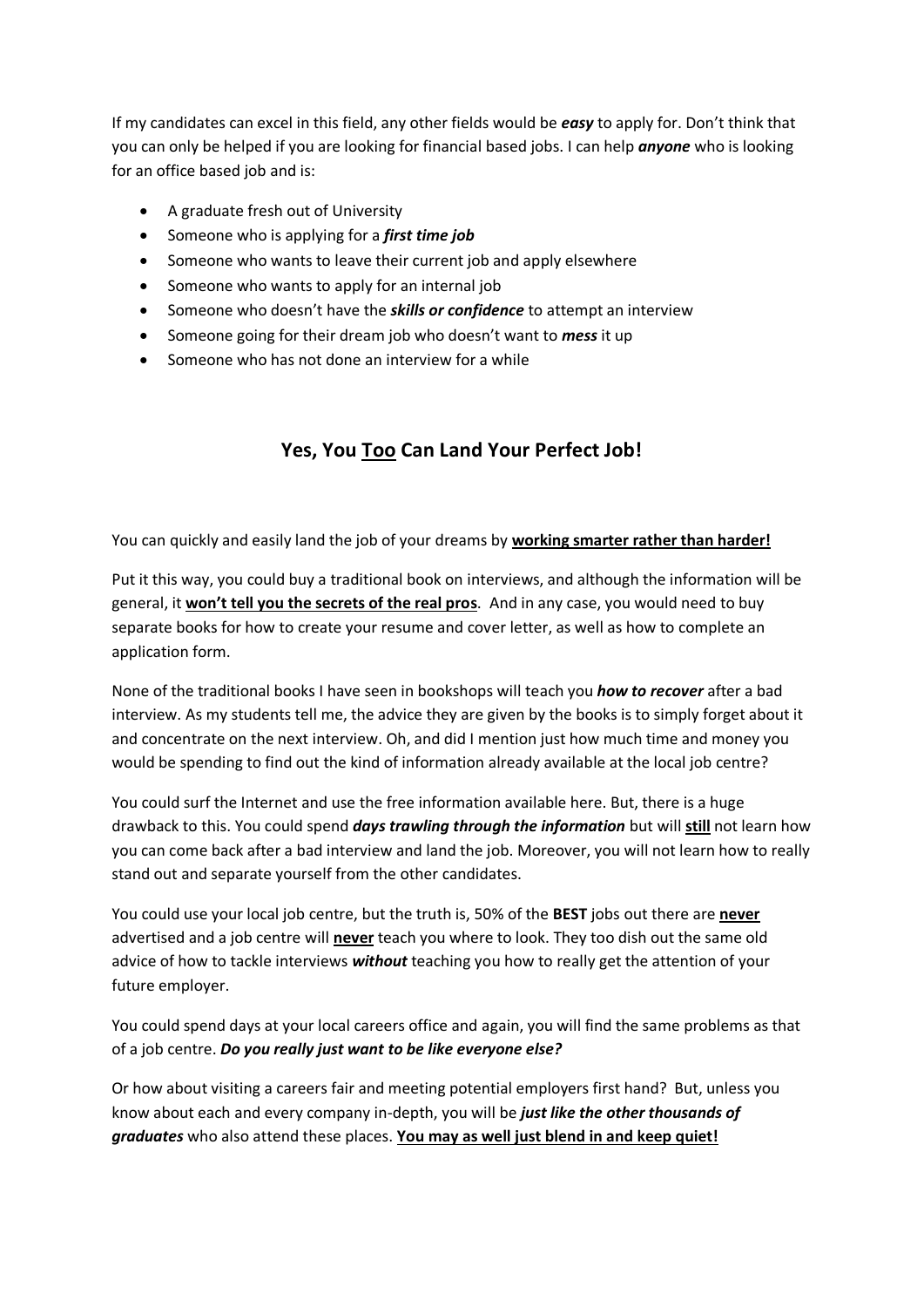You could visit a top career coach for help and advice. But, like all top career coaches, you will have to wait weeks before securing an appointment and their *consulting fees are expensive* - maybe even out of your budget.

You could just carry on attending hundreds of interviews. The trouble is, if you do what you have always done, you will get what you have always gotten  $-$  a rejection. Do you really want to waste hours of your time and money pursuing just another job which is going to get you yet another rejection?

Wouldn't it be easier if there was a way to cut hours from your job hunting and just focus on the job you want instead? How would you like to start using **new tactics** to not only narrow your job search, but also **open doors to opportunities which you never even knew existed?**

For the price of a night out, you can learn the **secret tactics** used only by the top performing candidates anywhere. We are talking tactics which have landed *ordinary* candidates *extra-ordinary* jobs and six-figure salaries!

Forget using traditional media to land yourself a job. A *dream job requires you to pitch yourself* not only in the best possible way, but also in a way which makes you shine out like the moon on a dark night, ensuring all the other 'stars' *fade* into the background!

And you want to ensure you have covered all bases from the start of your application right through to responding to your employer **AFTER** you have finished your interview.

Think of how much you could *save* over the course of a year! And that's not all. The techniques you will learn will help you to not only transform your life by helping you *nail your interview and make the right impression*, but you will save time and money by *avoiding repeated interviews* which simply lead to rejection.

You will have all the tools and the knowledge you need to make not just an impression, but to completely **obliterate the thoughts of other candidates firmly from the minds of your potential employers!**

Now some would call that an unfair advantage!

# **Introducing 'The Ultimate Job Hunter's Handbook: The Only A To Z Turnkey System From Initial Job Search To Getting Hired – Guaranteed! Or Your Money Back!'**

This guide was designed for *graduates and those seeking office jobs and a change in career* to help them from the initial job search to the actual interview and beyond.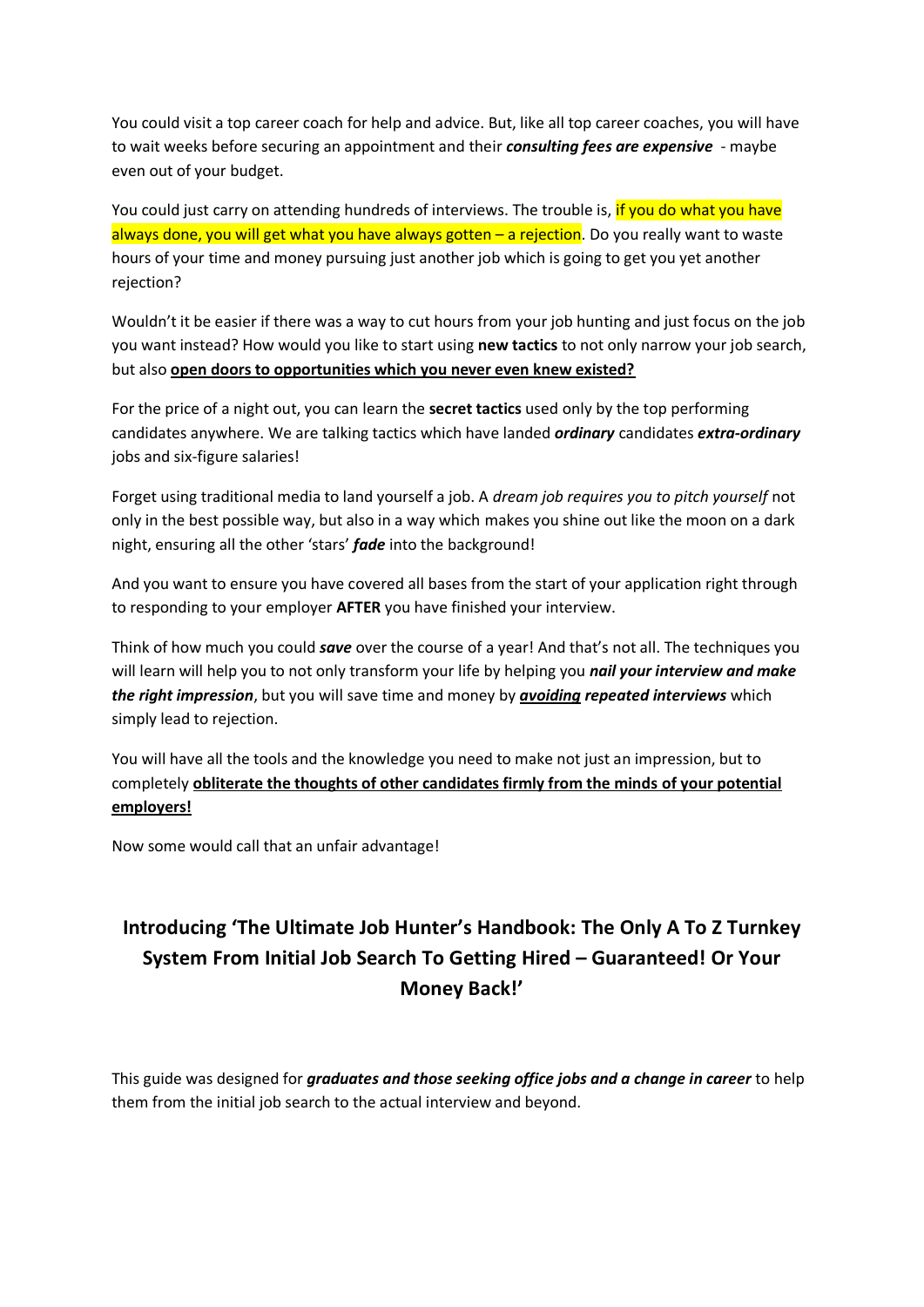It contains **EVERYTHING** you need to deal with the toughest situation and to help you *differentiate yourself and make you stand out from the few dozen or so other candidates* who will also be going for the same job as you.

The Ultimate Job Hunter's Handbook is packed full of **explosive information** such as:

- Insider tips on interviewing successfully so you will have the **edge** over your competition
- Learn the **secret 'bulldozer' questions** which are designed to throw you and how to answer them so you **don't** get caught out!
- The secret method for writing your resume quickly so you can have one quickly and easily without wasting hours of your precious time trying to get it right
- *Lightening fast method* for writing the application form and cover letter so you can get on with the job hunting process immediately
- *7 day step-by-step interview checklist* to help eliminate interview anxiety and ensure you are ultra prepared
- Secret job search techniques to help you *unearth even more job opportunities* that your rivals will be unaware of, therefore giving you an even better chance of succeeding
- Special tips when applying for jobs to help you avoid wasting hours of valuable time and help you find the job that's right for you
- What **not** to do when applying for jobs so you don't waste your time on jobs unsuitable for you
- Learn how to deal with the top interview questions so that you are able to handle **anything** that the interviewers test you with
- Land your perfect job quickly and easily so *avoiding* attending hundreds of interviews and wasting your time and money
- Land high paying 'insider jobs' once you get your foot in the door so you can *fast-track through an internal interview and land your dream job* and start earning even more money more quickly
- Video tutorials showing you how to do a resume, cover letter and application form so there is **no doubt** in your mind how to do these and is just like having a personal mentor guiding you through the process
- Interviewer's handbook gives you all the information you will *ever* need to succeed at your interview
- Career change handbook shows you how to use your current job and experience and leverage it so you can *quickly and easily change careers* and do something more rewarding and enjoyable
- Time management handbook shows those with very little time how to *prioritise* their workload so they can revise with confidence, easily look for and apply for jobs and still have time to party
- Learn the best way to leave your current job with a great reference so you can be confident of securing a better job without bad feelings from your current employer
- Learn the 21 ways in which to find a job quickly so you aren't wasting precious time and money
- How to network successfully so you are introduced to more job opportunities quickly and without much effort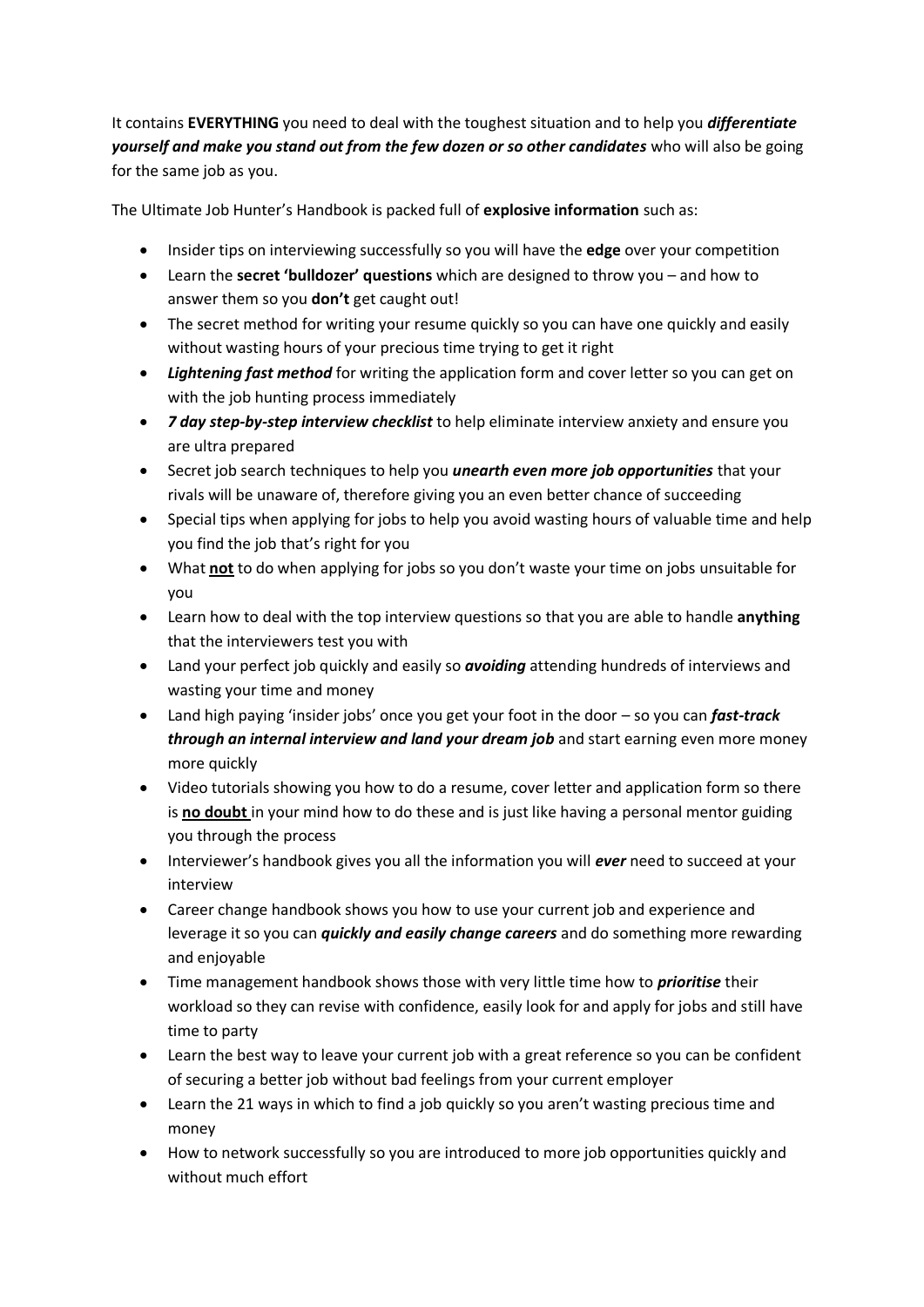Learn successful strategies for approaching contacts So you know what to say and when and make the *right impression* each and every time

## **Learn How To Set Yourself Apart From Other Candidates**

The Ultimate Job Hunter's Handbook is much more than just a traditional job hunting guide. It will teach you all the *secret tips and tricks* which will help you set yourself apart from other candidates by showing you how to *brand yourself* and sell your skills to your employer.

It will also teach you:

- Unconventional guerrilla tactics to make your resume and application form stand out from the crowd and get noticed and help you get an interview
- Secret methods which will allow you to turn the easy questions to your advantage these methods alone will allow you to *differentiate yourself* from the other interviewees and help you stick in your employers minds for all the *right* reasons
- Secret methods for winging an interview, even with *no preparation* so you have the confidence to handle the most awkward situation
- Be in a **superior position** to other candidates who have the same qualifications as you by being able to distinguish yourself from them and placing yourself in a more favourable position
- Learn the most effective way to get a job so your job hunting efforts are more productive
- Learn how to write the perfect cover letter so employers sit up and take notice of you and you are more likely to get selected for interview
- Secret strategies to seek out the best contacts to help you land your dream job. This will allow you to introduce yourself and ask the right questions to show your keenness and willingness to learn more. This impresses employers who are then **more likely to hire you**
- Learn the techniques to handle each and every type of interview so you *never* get caught out and are fully prepared for every interview situation
- Learn the *5 reasons why good candidates fail* at interviews and what you can do to ensure you don't make these deadly mistakes which can cost you your job
- Learn the 20 most frequently asked questions about interviews and see how you can use these to your advantage – **never get caught out again or have those 'mind gone blank' moments**
- Learn the secret tips of what to avoid during an interview, so you ensure you don't make one of these *costly mistakes which could result in yet another rejection*
- Learn essential skill-building tips which will help you conquer your applications, resumes and interviews without fear
- Learn the correct way to dress for an interview so you always look the part and impress potential employers from the outset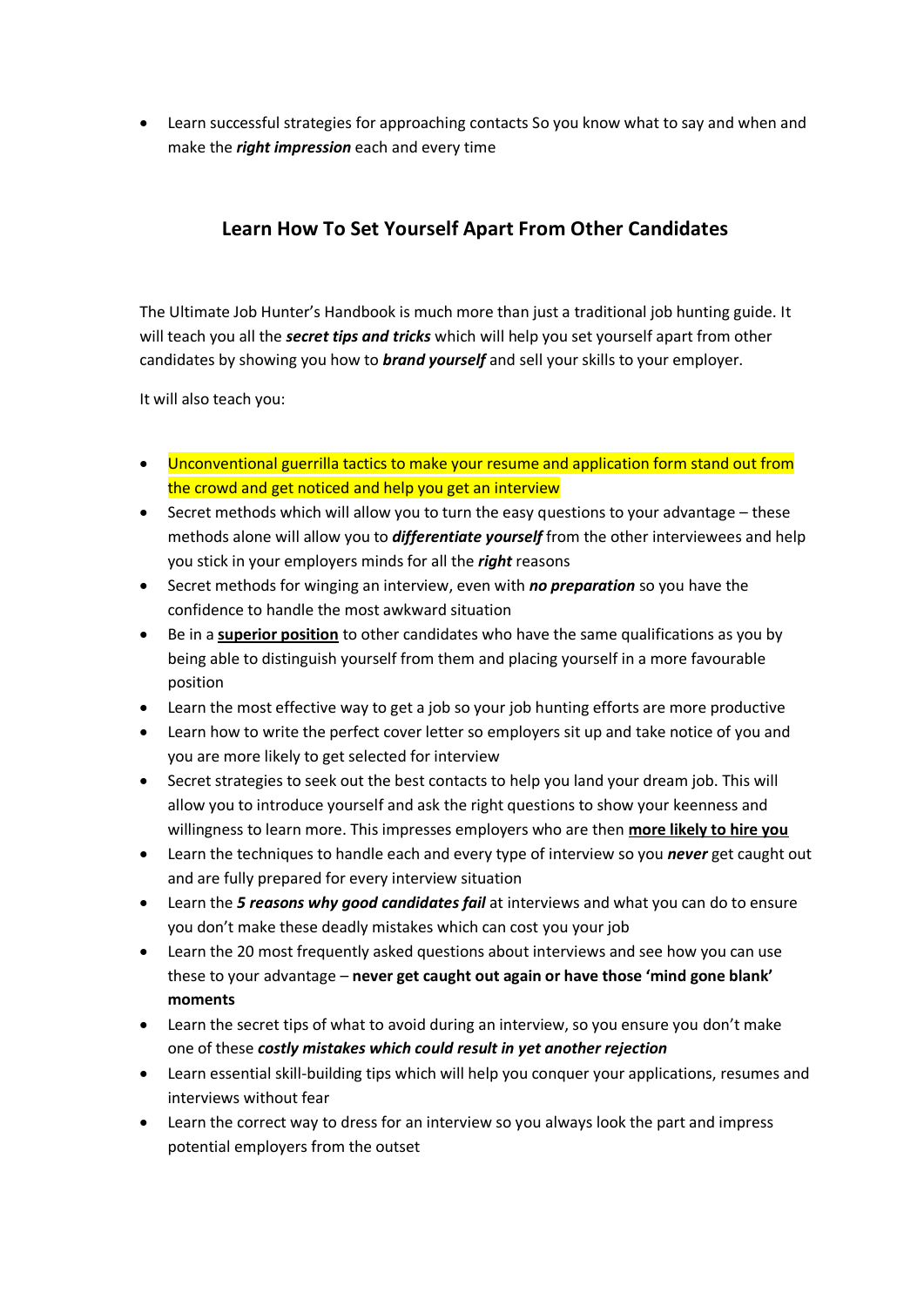- Learn the *correct way to close an interview* to ensure you have the maximum chance of securing the job by leaving the best impression to your potential employer
- Learn how to self-analyse so you are able to make the best decisions about your future career aspirations
- Learn how to market oneself and make yourself *highly in-demand so that employers are scrambling over themselves to hire you*
- Learn *the 4 secret and forgotten ways to find a job* which will put you at an advantage over other candidates who won't have a clue about these new job opportunities
- Learn the number 1 way to *turn your interview into a job offer* so you can land the job of your dreams without tirelessly going from one interview to the next
- Learn the 3 habits of highly successful people who get hired quickly which will ensure that you get hired quickly
- Get *hot job leads in as little as 5 minutes*, saving you hours and days of job searching misery and drudgery
- Learn the *secret guerrilla tactics* to help secure a job **I promise you have never read or seen anything like this and is guaranteed to fast-track your application** and differentiate you from other candidates
- How to *give yourself another chance after blowing an interview* so you are still in with a chance to get the job – this tactic can help you land the job even if you thought you had really messed up
- Learn how to get an advocate in a larger corporation to help you land your dream job and to refer you to the right people, saving you time and money on other more pointless activities
- Learn the *secret tactics to land a job with old employers* use these to leverage your previous work experience to get an even better job
- The *one trick to get interviewers on your side almost instantly* and help you nail your interview and land your dream job
- *Eliminate any doubt in your employer's mind* by using this secret tip to juice up your resume, even if you are over-qualified for the job
- How using case studies to showcase your skills to employers can **give you the edge over other candidates** and ensure you are selected as the right person for the job
- Learn the common mistakes which leave you open for *discrete discrimination* and prevent your application from getting rejected in the early stages of the selection process
- How to use cold calling to **land interviews** with jobs you actually want and do it successfully
- How to create a list of warm contacts to increase your chances of getting an interview

### **And much, much more besides!**

These secret tips and techniques are **GUARANTEED** to make you hot property and will have employers ringing you with the news that you have been hired!

So, if you are a graduate or you want an office job, or you want to progress in your career, then you need The Ultimate Job Hunter's Handbook to ensure you achieve success quickly and easily.

### **What Makes The Ultimate Job Hunter's Handbook Different?**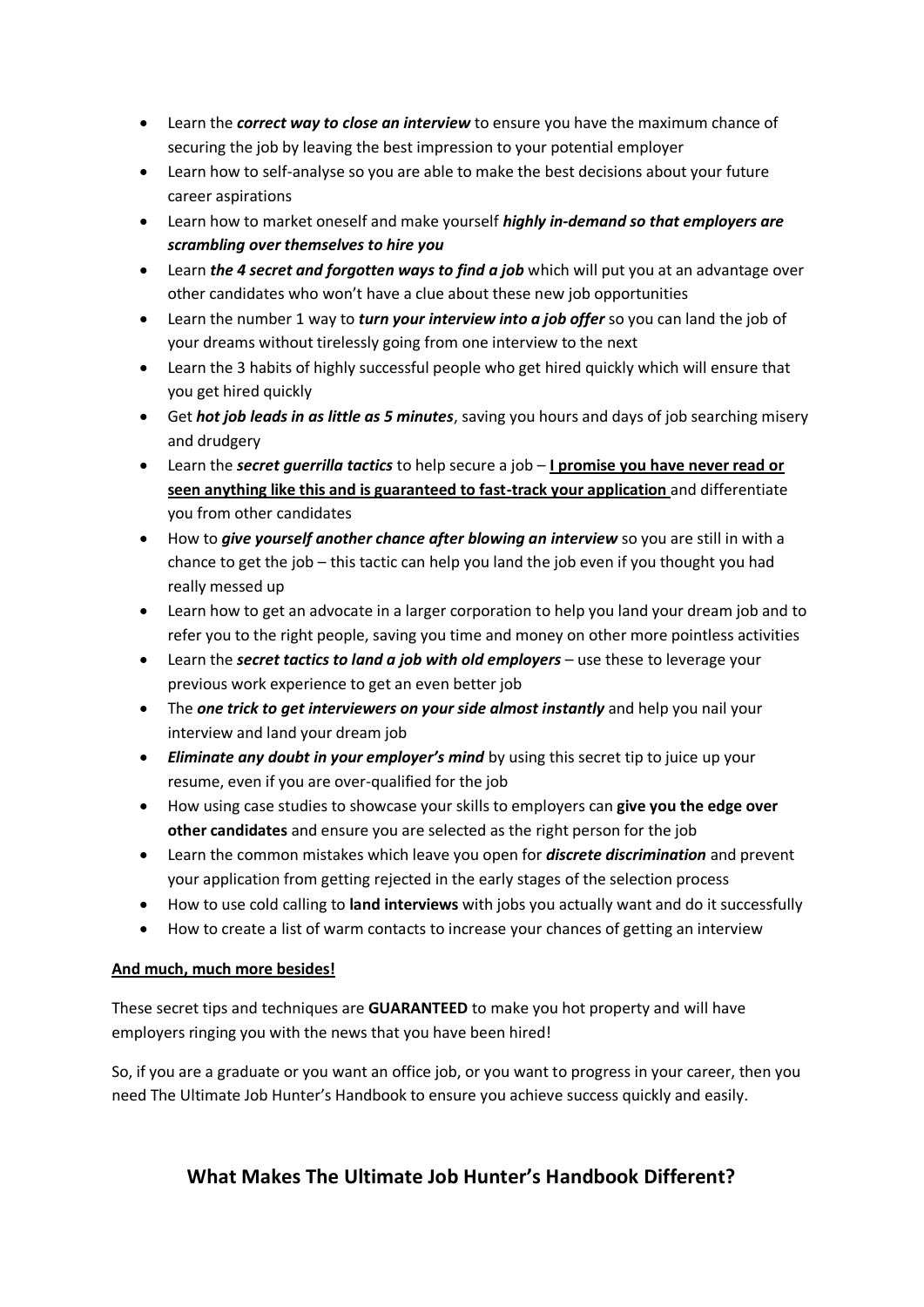The fact is, The Ultimate Job Hunter's Handbook is the **ONLY** job hunting guide which provides you with **EVERY** bit of help from the actual job searches to the application forms and interviews and even how to close after an interview.

It is the only job hunting guide which provides you with *secret strategies and special techniques* that only those at the top of their game are privy to. This information will **NEVER** be found elsewhere and is designed to *blow all other candidates out of the water!*

Even better, it is specifically designed for very busy people who want results quickly, and without spending a fortune on repeated interviews only to be offered repeated rejections.

### **For the price of a night out...**

You too can have the job of your dreams quicker than you ever thought possible. Just click on the 'Buy Now' button to instantly download the 'The Ultimate Job Hunters Guide' which also comes with the following bonus material:

### **Video tutorials on application forms, resumes and cover letters**

**Modern Interview Tips and Tricks**

**Successful Career Change Tactics Revealed**

**The Job Hunters Handbook**

**Time Management for College Students**

### **Surprise Ebook**

Together, these 6 ebooks will **literally rip your competition apart**! At only **\$97**, you can start learning the secret tips from the best in the industry to land your dream job effortlessly. It's so much easier than taking repeated trips to the job centre, careers fair and careers office only to spend hours of your precious time searching for jobs which everyone else is applying for.

Think about it like this, \$97 is a **drop in the ocean compared to what career consultants like myself charge – over \$200 an hour – OUCH!** And the material in this Handbook has stood the test of time – it will still be there when you decide to go for a *promotion or move onto pastures new!* 

It's like having your **very own** career coach by your side and advising you every step of the way – certainly a wise investment for any serious job hunter!

And it's certainly smarter than trawling the Internet for hours – who wants to be doing that when they could be preparing for an interview instead? And as for other books – **forget it**. You're not even going to learn a **fraction** of what you can learn with The Ultimate Job Hunter's Handbook.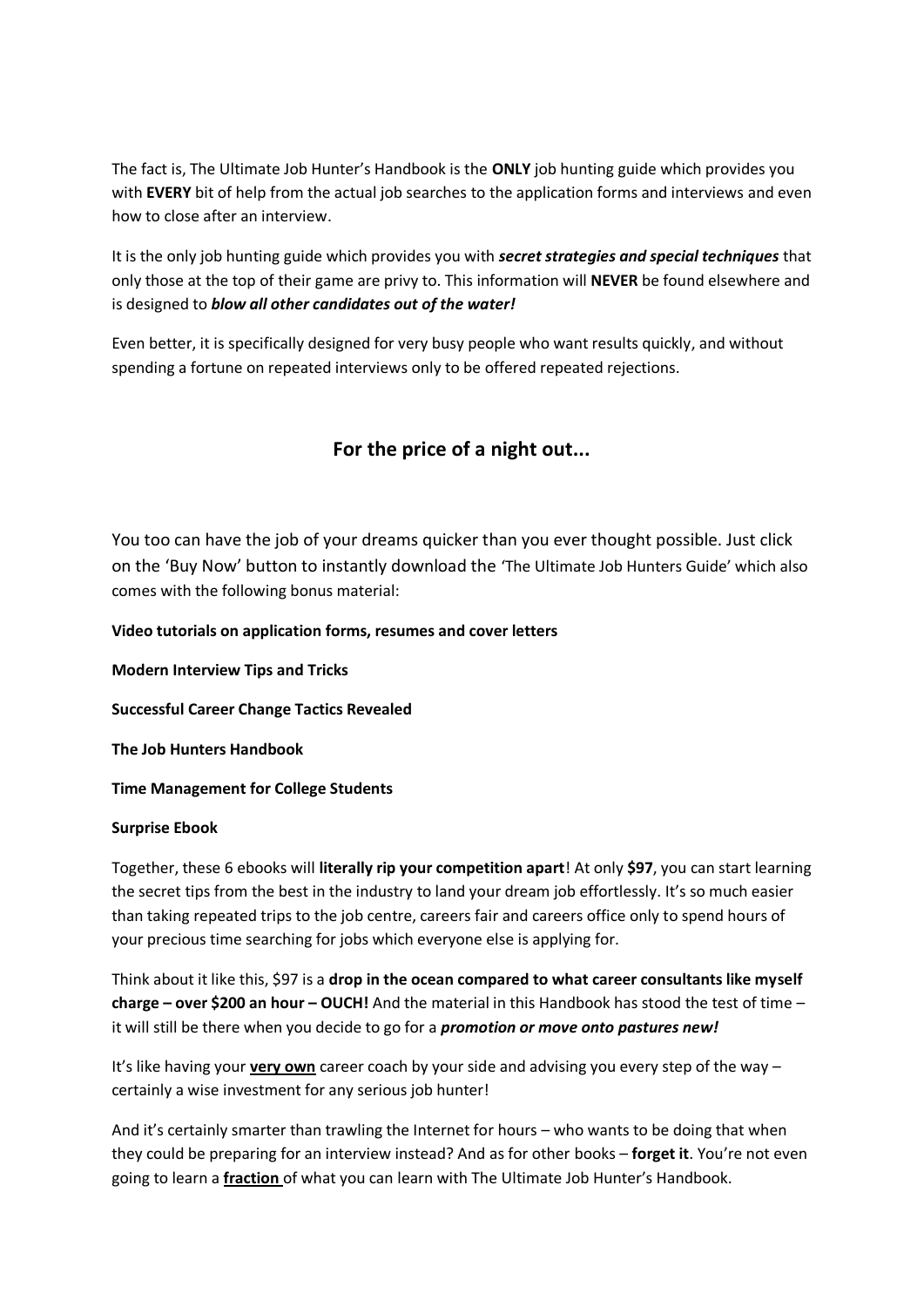Try the system out for a full 8 weeks...and if you don't land your ideal job in 8 weeks, I'll give you your money back. That's right!

### **8 Week 'Find a Job' Guarantee**

I am so confident you will get hired in as little time as possible that I am going to give you 8 weeks in which to try this system out. Use it for a full 8 weeks and if you don't get hired, I'll give you your money back – no questions asked! Now who else can guarantee you results in such short a time?

I don't make empty promises, as a top career coach who has worked with the cream of the crop and helped over 284 first time candidates succeed, I can assure you that you can use this system and confidently:

- Avoid **repeated** rejections
- *Stand out* from the other candidates
- Have a better salary and a brighter future
- Secure a job even if you think you have *blown the interview*
- Learn secret tactics to secure a job and get a higher salary
- Learn how to create the perfect RESUME, application form and cover letter
- Find the best jobs which *are never even advertised*
- Market yourself so that employers find you irresistible
- Hone in on the jobs you want and *land the job you love*

Or, you could just simply ignore this system and carry on doing what you were doing to get the same old results. Let's face it, who wants to stay unemployed longer **and not have money** to splash out on life's little luxuries?

Who wants to w*aste time and money* on countless interviews and **lengthy** job searches only to keep getting rejected and **never** understand why?

Why even risk wasting your time and end up working on a *job you hate* because you really have no choice? Imagine having to spend day in and day out going through the misery of turning up for work where the job is boring and the boss drives you nuts?

Why bother **surviving paycheck to paycheck** and *lose out to other colleagues* on better paid internal positions? Wouldn't you like to **take control of your financial future** for the better and start living the life of your dream with the salary you want and deserve?

### **But Don't Just Take My Word For It! Listen To What These Guys Had to Say:**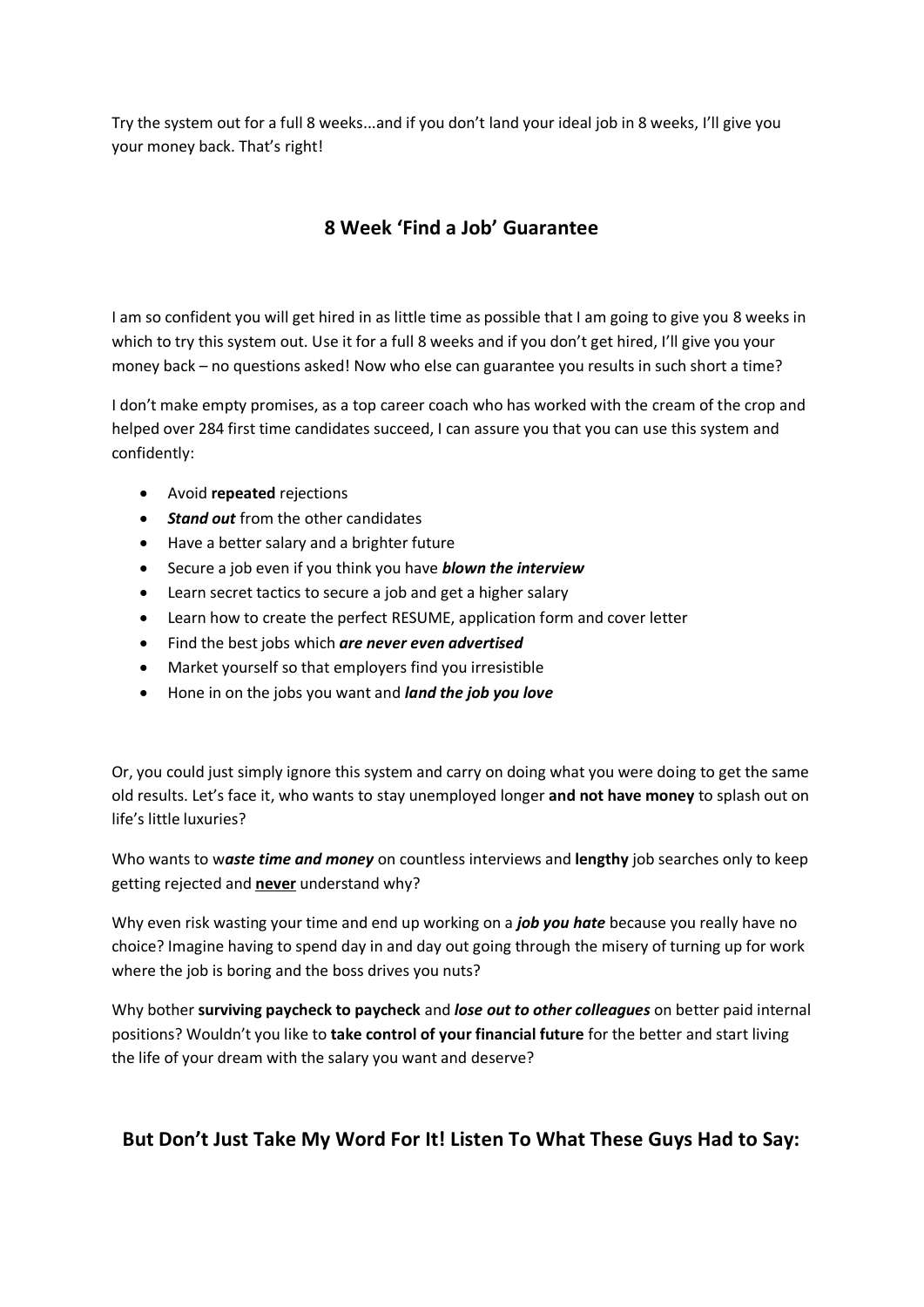"Thank you for the copies. I would definitely consider paying \$97 for the home study course, as it is a small investment compared to the expected returns (job in IB).

Thank you again, and good luck with the programme."

Mr O. Humlen

"I must say, as someone who has spent a lot of time and effort job hunting and attending interviews, the information in this system is beyond belief! I have NEVER seen this type of information anywhere, and the tactics work – I landed myself 12 interviews out of 20 and got 9 repeat interviews and 4 job offers. What can I say, this is awesome stuff!"

Arfa Iqbal

"The Ultimate Job Hunter's Handbook" is surely one of the best programs on teaching you the essential techniques to prepare successful applications and tap into the investment banking industry. Having invested considerable time and effort in applying for internship and graduate schemes I wish I knew all those insightful tips a lot earlier.

The self-study package is designed not only to prepare you to pitch your skills and knowledge, but to be able to manage your time, take advantage of every opportunity and succeed at competency and technical based interviews. The best thing – it's concise and up to the point – No waffle! I have already started applying the techniques and would like to tell you THEY WORK!

I really adored the latest additions on the resume and cover letter writing – an exercise that would serve you for life!"

Elena Koycheva

"I signed up for the newsletters and tips a while ago while looking for a new position - one with more responsibility, challenges and of course compensation. Although I was not looking into the investment banking sector, I was able to apply the tips and suggestions regarding researching the companies and anticipating questions and the resume/cover letter suggestions. I am happy to say that I was successful in applying, interviewing and accepting an offer with negotiated terms to my satisfaction.

Thanks Agustin!"

Shelley Alexander